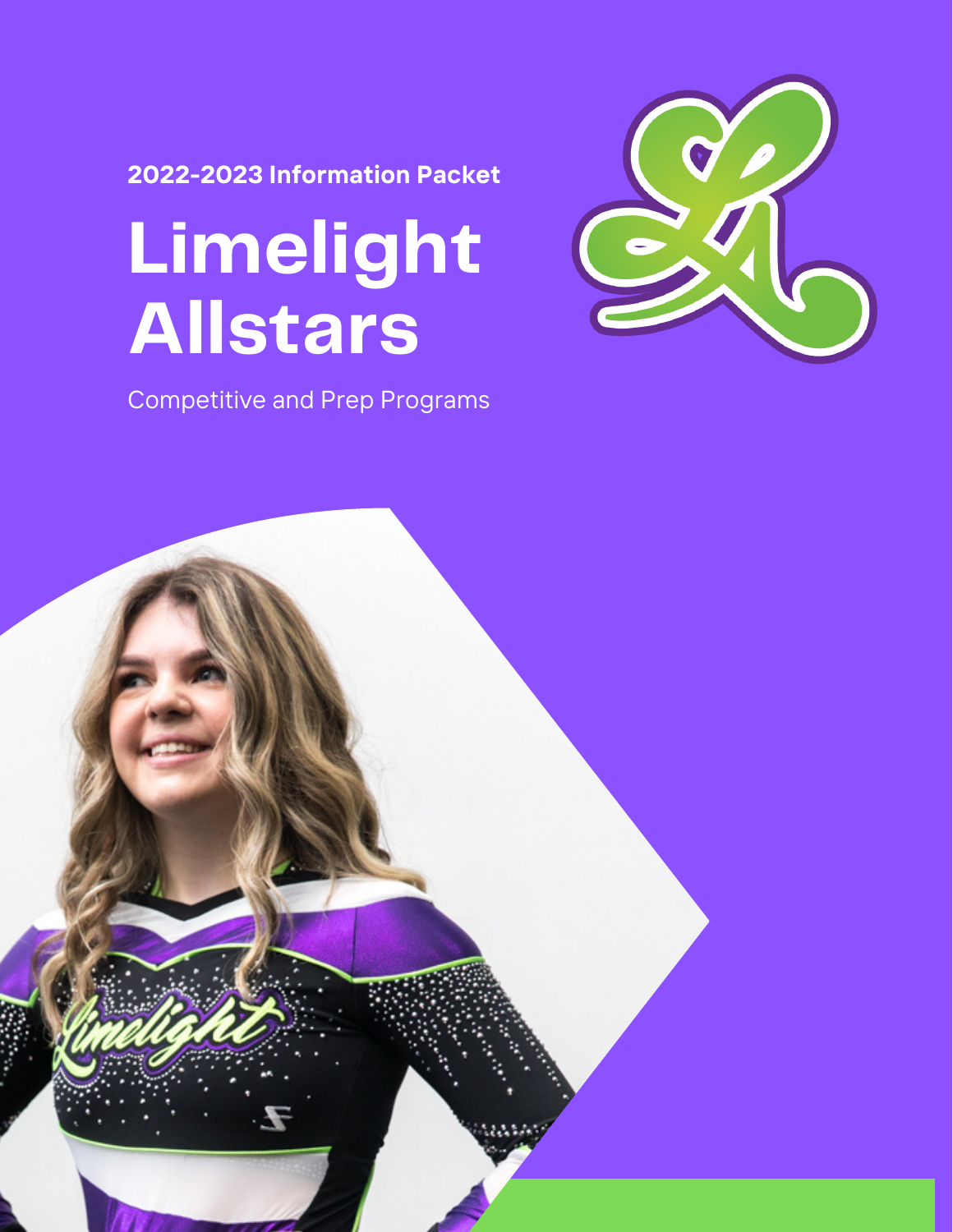### **PROGRAMS** Limelight Allstars



## **Check out all of our amazing programs!**

- Novice
	- 3-4 months, 1 performance event, once a week for one hour
- Allstar Prep
	- 8 months, 2-3 competitions, once a week for up to 2 hours
- Allstar Competitive
	- Year-Round, 4-6 competitions, 2 times a week team practice
- Allstar Competitive Elite
	- Year-round, 5-6 competitions, 3 times a week team practice, team travels to USA
- Masters/Open
	- 6 months, 2 competitions, once a week for 1.5-2 hours, age 15 and older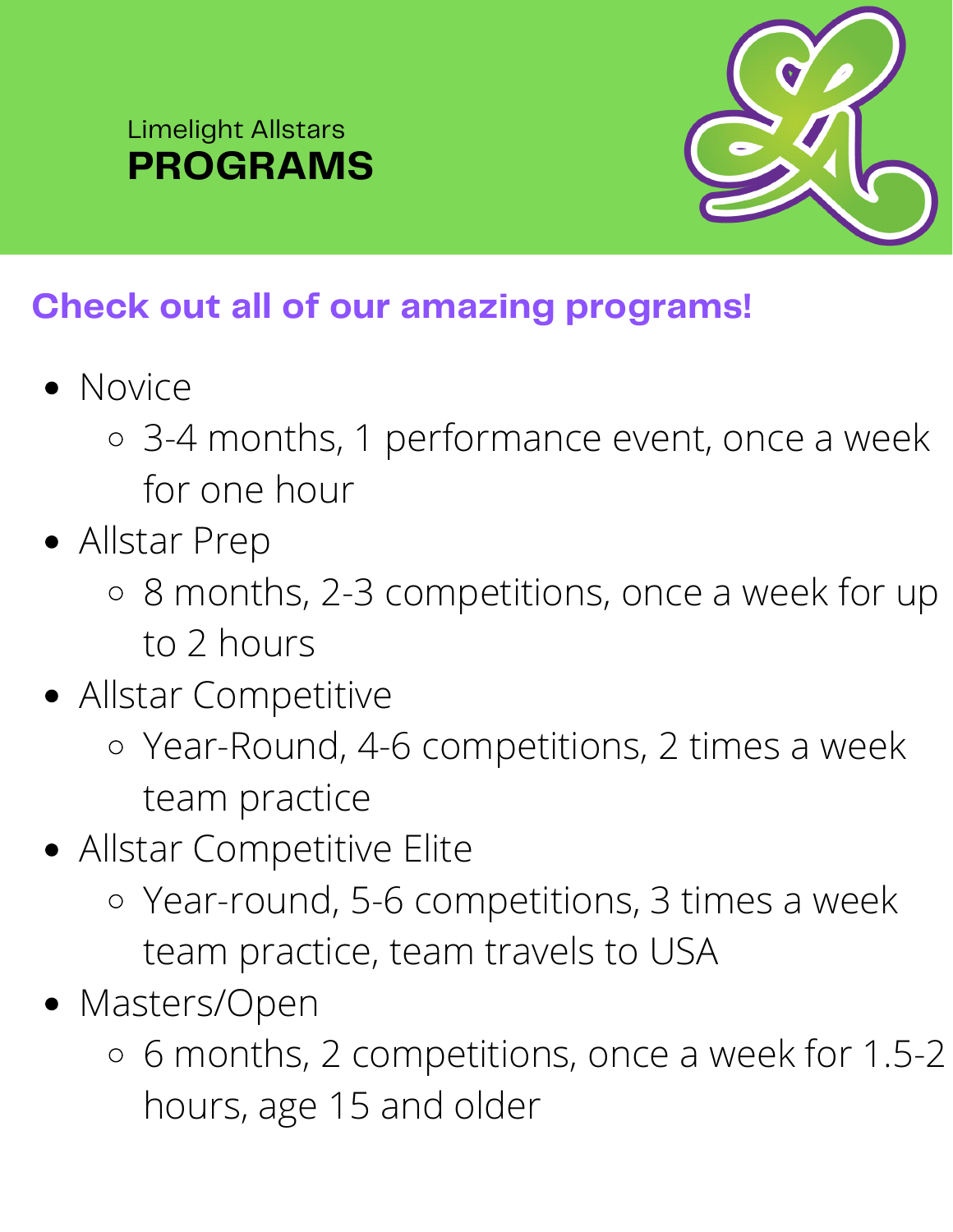

**ALLSTAR COMPETITIVE ELITE**

| <b>DAYS PER</b><br><b>WEEK</b> | <b>COMPS</b>         | <b>TRAVEL</b>                 | <b>SKILLS</b><br><b>CLASSES</b> | APPROX.<br><b>FEES</b> |
|--------------------------------|----------------------|-------------------------------|---------------------------------|------------------------|
| 3                              | 5<br><b>CANADIAN</b> | <b>DALLAS -</b><br><b>NCA</b> | <b>INCLUDED</b>                 | \$3854                 |

Includes team training, skills class (TUMBLING), gym membership, choreography, music, competition fees (minus NCA), banquet ticket, team hoodie, practice shirt and CheerCon fees.

Not Included: apparel, uniforms, shoes, Cheer Canada membership, OCF membership, travel fees

- Level 3+ team
- Limited absences, including 4 weeks max all summer
- Must perform and maintain level 3+ standing & running tumbling and a jump/tumbling skill.
- Required to attend 2 workshops all season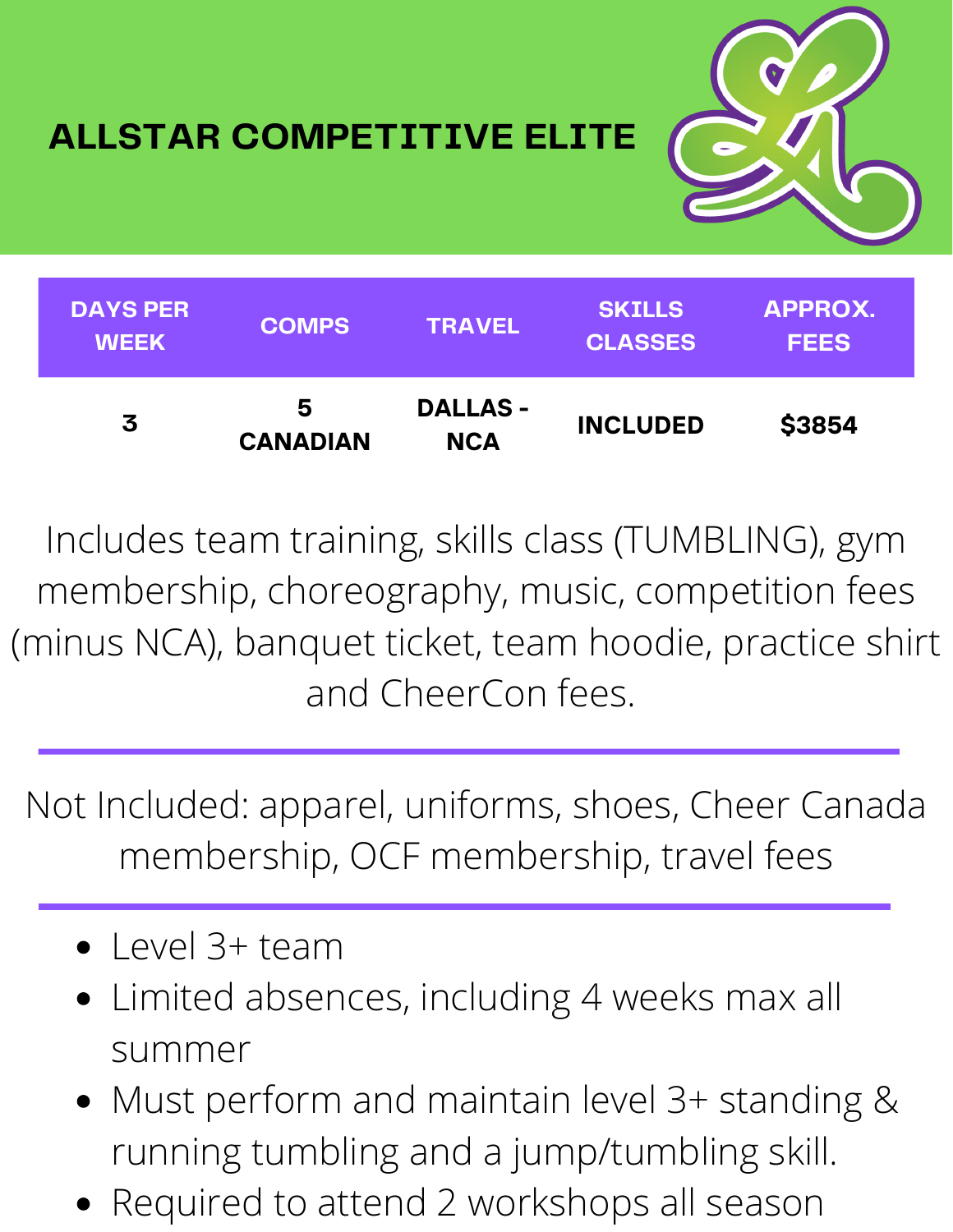

## **ALLSTAR COMPETITIVE**



Includes team training, skills class (TUMBLING), gym membership, choreography, music, competition fees, banquet ticket, team hoodie, practice shirt and CheerCon fees.

Not Included: apparel, uniforms, shoes, Cheer Canada membership, OCF membership, travel fees.

- Level 1-6 teams
- Limited absences, including 8 weeks max all summer
- Non-tumbling teams will not be required to take tumbling classes.
- Flyers must take additional classes.
- Team tumbling will be in small groups.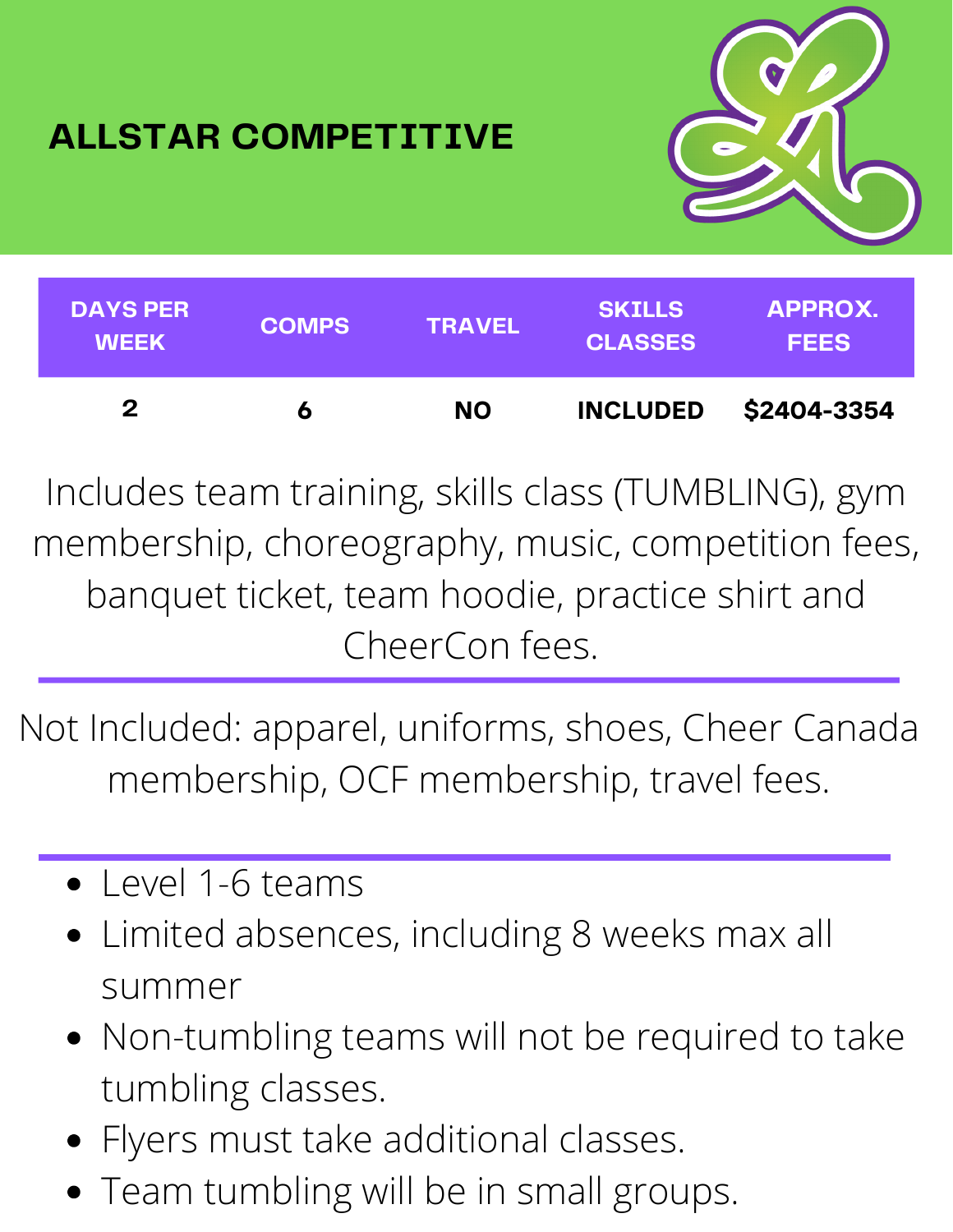

Includes team training, gym membership, choreography, music, competition fees (minus NCA), banquet ticket, team hoodie, practice shirt and CheerCon fees.

Not Included: apparel, uniforms, shoes, Cheer Canada membership, OCF membership, travel fees

- Level 1 teams
- Once a week
- 2-3 competitions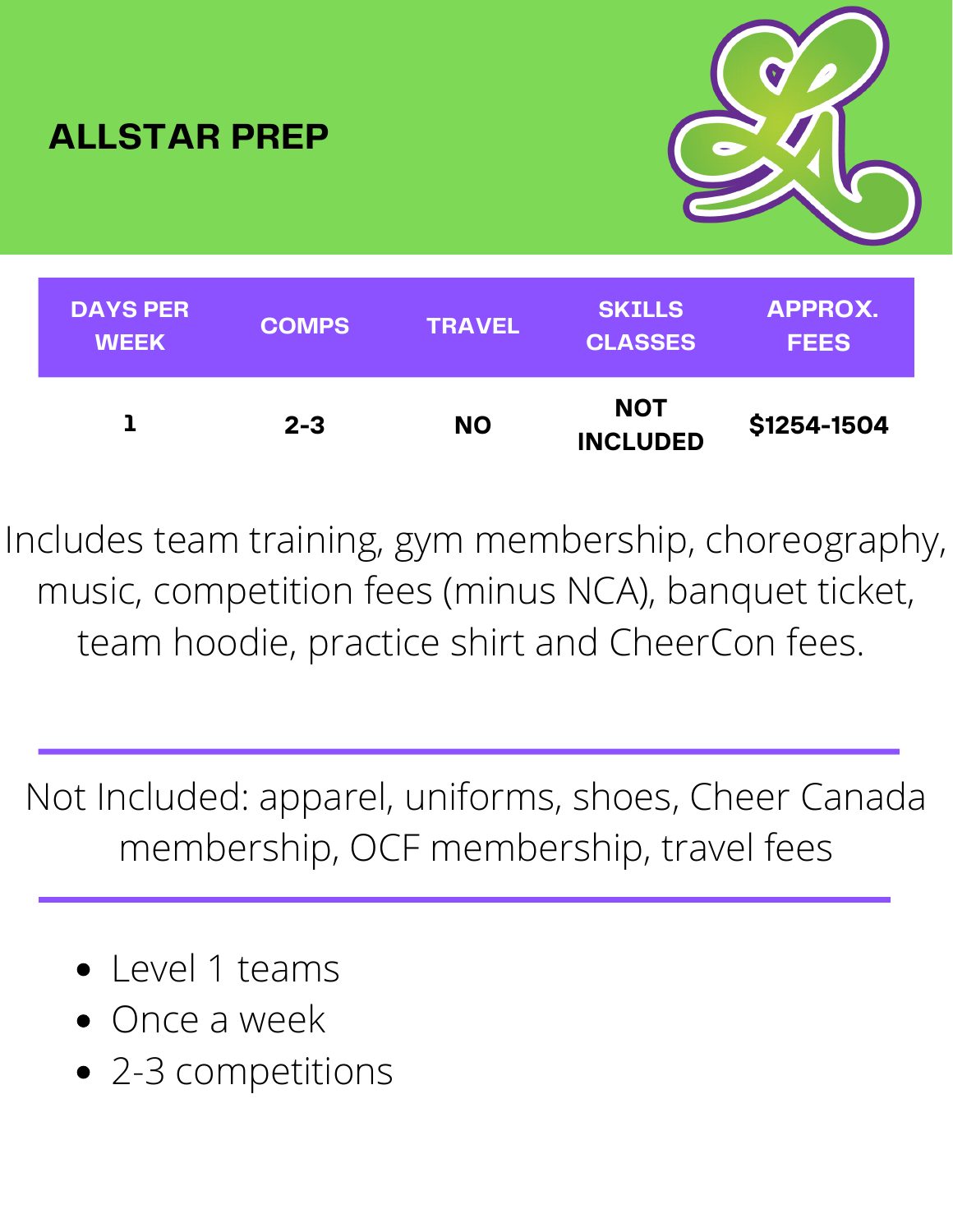

Includes team training, gym membership, choreography, music, competition fees, practice shirt

Not Included: shoes, Cheer Canada membership, OCF membership

- NOVICE Teams
- Once a week for up to 4 months.
- 1 competitions/event each session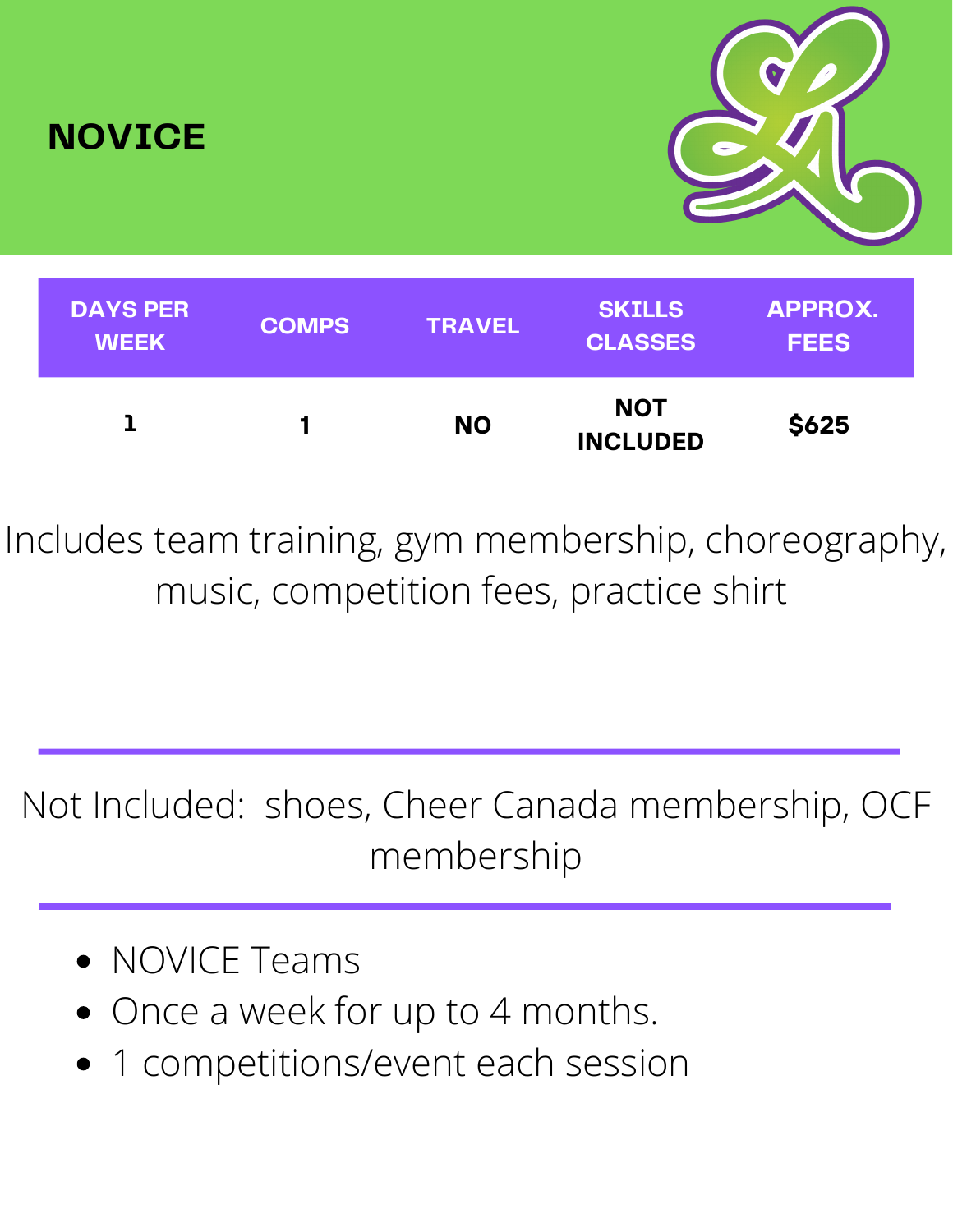



| <b>DAYS PER</b><br><b>WEEK</b> | <b>COMPS</b> | <b>TRAVEL</b> | <b>SKILLS</b><br><b>CLASSES</b> | <b>APPROX.</b><br><b>FEES</b> |
|--------------------------------|--------------|---------------|---------------------------------|-------------------------------|
|                                | $1 - 2$      | <b>NO</b>     | <b>NOT</b><br><b>INCLUDED</b>   | \$250                         |

Includes team training, gym membership, choreography, music, competition fees, practice shirt

Not Included: shoes

- Age 18 and older
- Once a week for 1.5 hours
- Winter Session, starting in January
- Perfect for beginners, older athletes that love the sport and retired cheerleaders that miss it.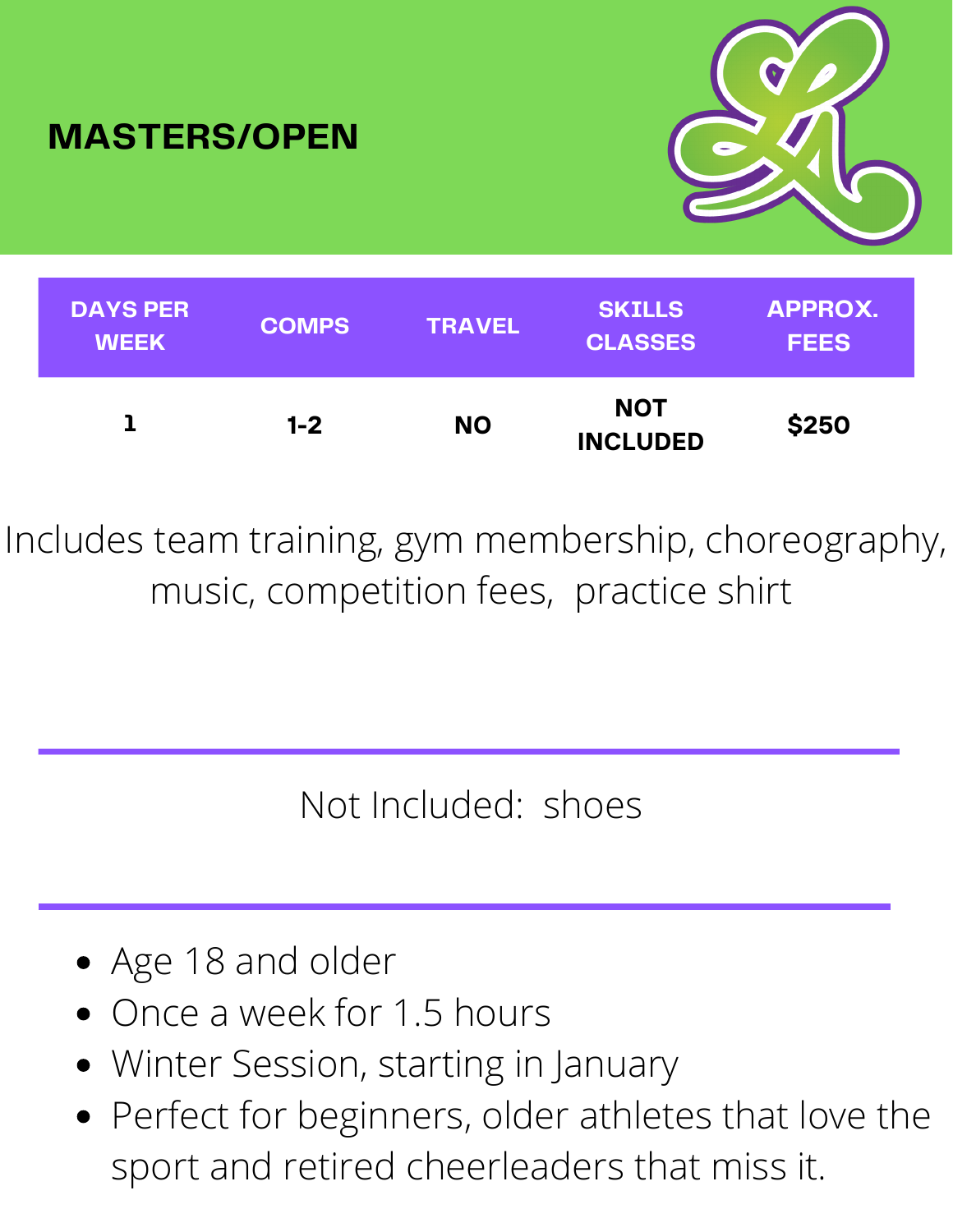## **TRYOUT DETAILS**

Tryout Zoom Info Calls March 27@ 7pm, April 24 @ 7pm, May 15 @ 7pm



**ALLSTAR COMPETITIVE AND COMPETITIVE ELITE** MAY 16-19 TRYOUT WORKSHOPS MAY 24-26 TRYOUTS CURRENT AND NEW ATHLETES MUST TRY OUT.

## **ALLSTAR PREP AND NOVICE**

THERE ARE NO TRYOUTS FOR THESE TEAMS. REGISTRATION BEGINS MAY 1ST. TEAMS BEGIN SEPTEMBER 10.

## **MASTERS/OPEN**

REGISTRATION FOR THIS TEAM WILL BEGIN ON DECEMBER 1, 2022. THE TEAM BEGINS JANUARY 2023.

# **289-597-5463 OR CHEER@LIMELIGHTALLSTARS.COM**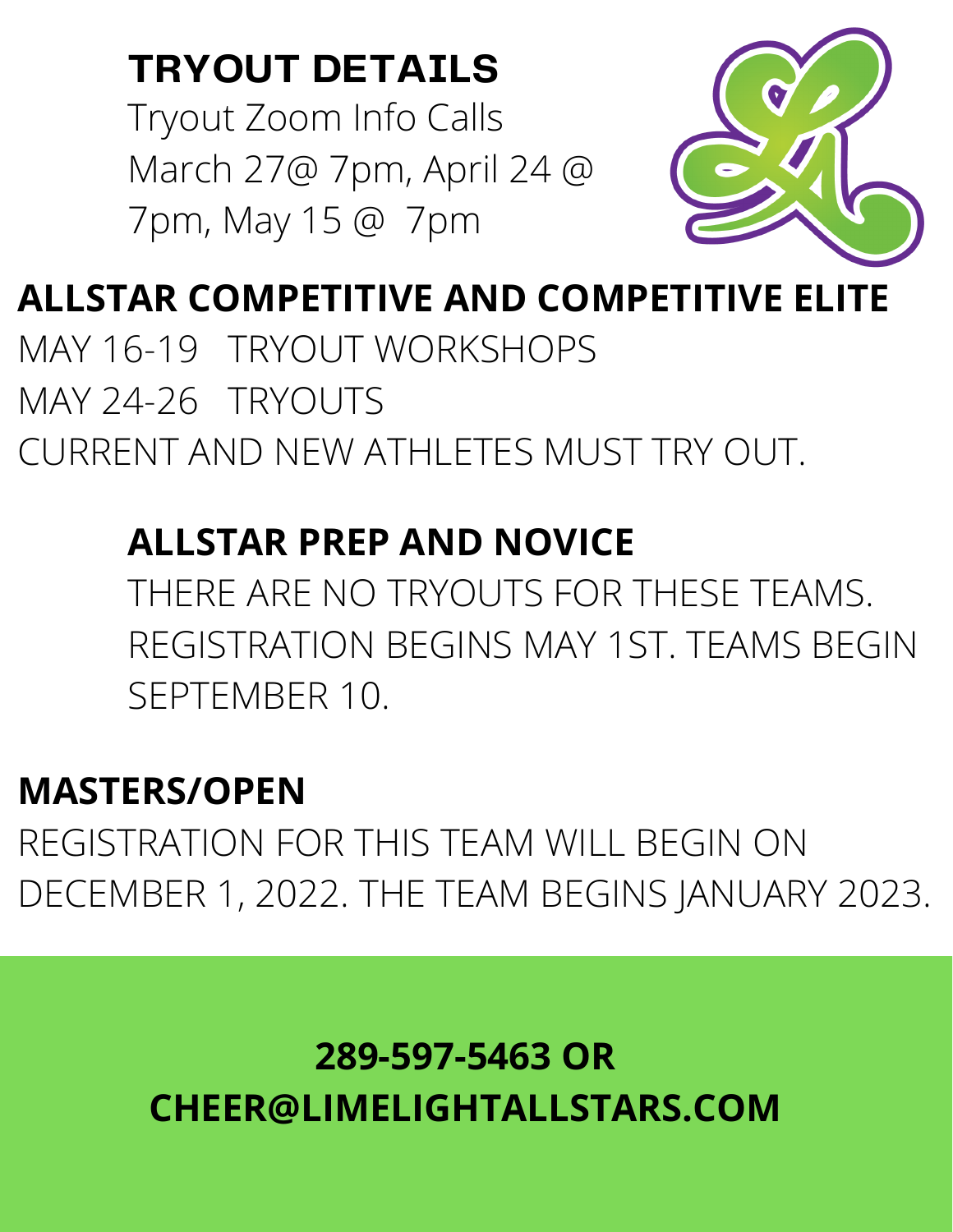

## Team information

#### **Possible Divisions and Levels:**

- Tumbling Levels
	- Level 1 Up to Walkovers
	- Level 2 Up to Handsprings
	- Level 3 Up to Tucks
	- Level 4 Up to Layouts
	- Level 5 Up to Fulls
- Non-Tumbling Levels
	- $O|PVA|20$
	- $O|PV|$  3.0
- Age Divisions
	- Under 6 Birthyears 2016-2018
	- Under 8 Birthyears 2014-2018
	- Under 12 Birthyears 2010-2015
	- Under 16 Birthyears 2006-2011
	- Under 18 Birthyears 2004-2009
	- Open Birthyears 2008 or earlier

#### **Practice Information -Exact dates and times announced after tryouts**

- Novice
	- one practice each week
	- o 1 hour of practice weekly
	- o September through February
- Prep
	- one practice each week
	- 1-5 2 hours of practice weekly
	- o September through April
- Competitive
	- Special practice schedule June-August
	- Regular Season: two practices each week
		- 4 hours of practice weekly
		- 1 additional hour of skills class is required. Many options to choose from.
- Competitive Elite
	- Special practice schedule June-August
	- Regular Season: three practices each week
		- **6** hours of practice weekly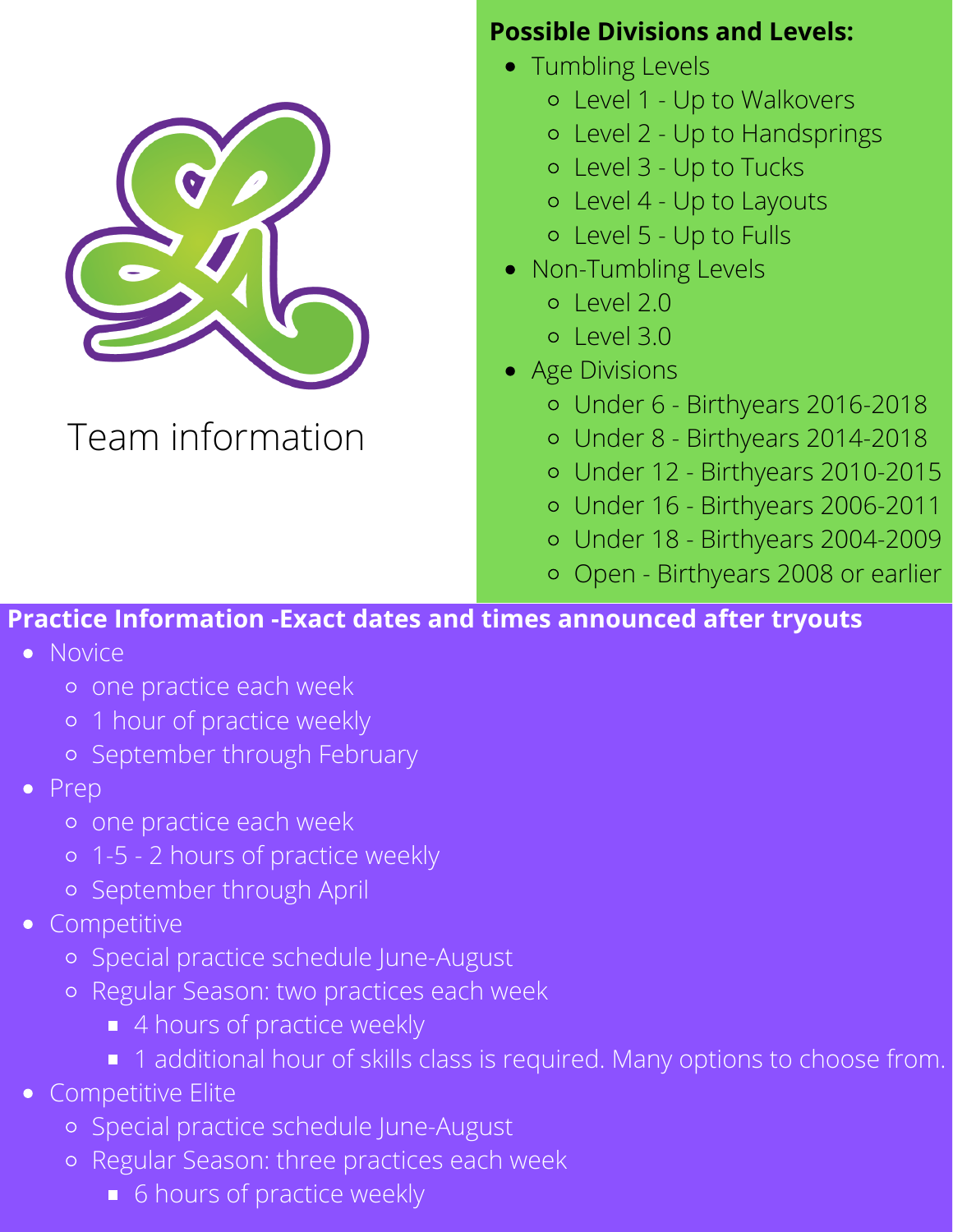## **Limelight Allstars Event Info**



#### **Important Events**

- Choreography
	- Competitive Teams will be in September. Dates TBD
	- All other teams will learn during your practice starting in October
- CheerCon September 10 Competitive and Prep Teams
- Competitions, please see the separate document NCA February 23-27
	- Cheer4the Cure December 3-4:
	- Feel the Power January 21-22:
	- o Cheer Challenge January:
	- Evo Provincials February 18-19:
	- CheerUp4Kids Feb 25-26:
	- Winterfest March 4:
	- Evo Nationals April 14-16:
- Banquet May 2023

#### **Red Dates**

- Atheltes should never miss 1 week prior to a competition
- Elite Atheltes should not take a vacation during competition season, except during gym closures or more than 2 weeks before a competition

#### **Holidays and Time Off**

- Summer
	- Competitive Elite teams may miss up to 4 weeks in the summer
	- Competitive teams may miss up to 8 weeks in the summer
	- The gym is closed August 1 and September 5
- Fall/Winter
	- The gym is closed
	- October 8-10 for Thanksgiving
	- December 23-January 6 for Winter Break
	- February 18-20 for Family Day Weekend
	- March Break We follow York School Board Calendar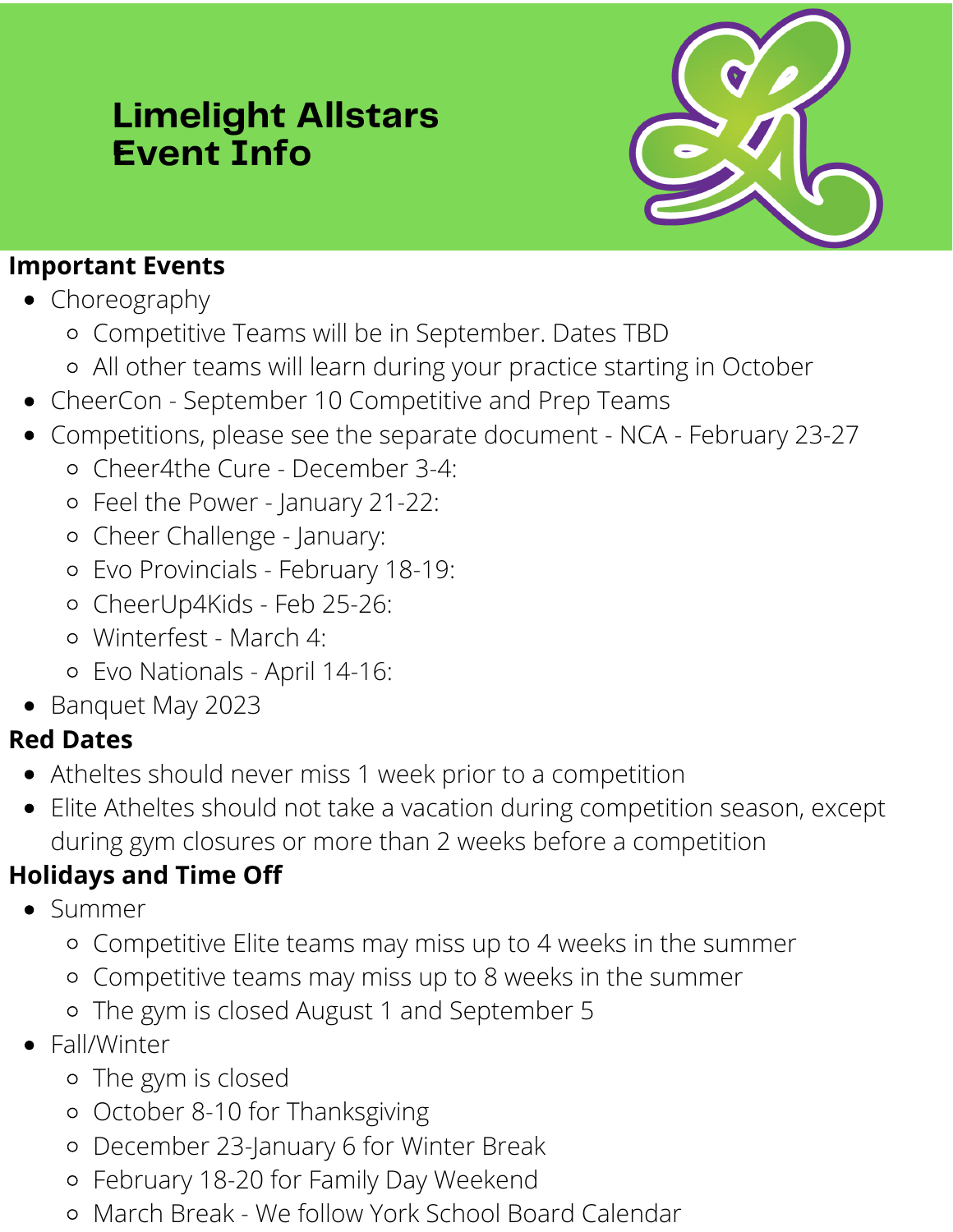## **Limelight Allstars Policies**



**Attendance Policy**: Elite athletes are not allowed to miss more than 4 weeks all summer and should not miss throughout the season except when the gym is closed. This team will have very strict attendance expectations. Other comp teams can miss up to 8 weeks all summer. Throughout the season, we ask that athletes do not miss practice unless absolutely necessary. Good attendance is vital to team success.

**Injured/Sick Policy:** If an athlete is injured, we still expect the athlete to attend practice as usual. Although your role may be limited, it is important to be at practice for many reasons. Exceptions: Concussions must be cleared by a medical expert before being allowed to practice. If an athlete is sick, we ask them to stay at home until they are symptom-free.

**Replacement/Sub Policy**: Athletes that cannot perform fully at 100% for the final 4 practices leading to the competition may be replaced for that competition. Should you be replaced for a competition, you still pay the competition fees for that event.

**Lateness Policy:** Athletes should plan on being at the gym at least 5-10 minutes before their practice, class or lesson so that they can have enough time to prepare. Multiple tardies will be a major issue and will be addressed as seriously as absences. If late for practice, athletes should plan to stay extra to make up that time individually. Always message the team coach in GroupMe if late.

**Closures Policy**: Rarely do we close due to inclement weather. Team practices will not be made up in these cases. All other closures are built into the calendar. Should a pandemic force us into closure then we will follow pandemic closure policies.

**Apparel/Practice Policy**: Athletes must wear Limelight Tops to practice, including sports bras, shirts, tanks and outerwear. Bottoms do not need to be Limelight. Cheer shoes are required and hair should be in a ponytail. NO JEWELRY OR FINGERNAILS ARE ALLOWED. (stud earrings are ok during practice but not at comps)

**Athlete Roles:** Athletes should represent Limelight Allstars in a positive manner at all times, especially while in Limelight gear.

**Parent Roles**: Parents should not coach or question coach decisions. We ask that you parent and leave the coaching to the staff. Parents should be positive forces in our lobby. **Concerns**: Contact Limelight for any issues of concern. Limelight will not discuss a child with anyone but their own family. We are open to listening and growing.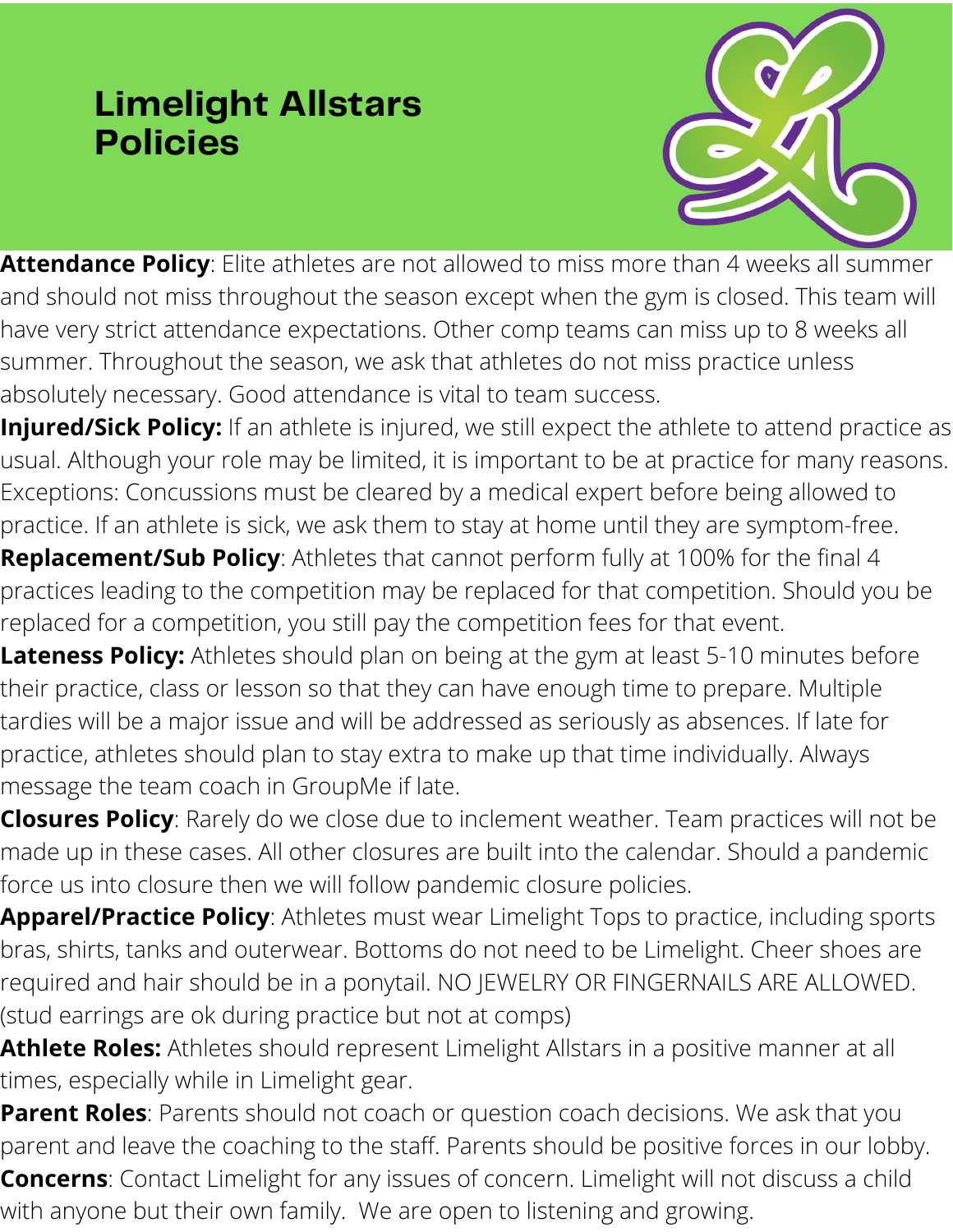## **Limelight Allstars Payment Policies**



#### **Perks and Rewards:**

- **Discounts** 
	- 10% Sibling Discount on team fees for 2nd child
	- \$150 Early Bird Registration for current members that register before May 15th, 2022.
	- Referral Credits
		- Novice \$50
		- $$
		- Competitive \$150
		- Masters \$75
- Free Open Gym to all members all season
- 5 and 10-year loyalty awards
- Current members do not pay for tryouts.  $\bullet$

**Payment Options:** All fees in this document do not include HST. Complete Payment plans are available upon request. We accept Cash, Cheque, Debit, Visa, MC and Amex

- How to pay? (inquire for payment details)
	- Full payment option due at time of registration
	- 3% installment fee for 4 payment option: 1st payment is due at the time of registration and the remaining 3 payments will be spread out every 2-3 months. The 1st 2 payments are weighted heavier.
	- 4% installment fee for monthly payment option. 1st payment is due at the time of registration. All subsequent payments will be spread out over the remaining months until April 2023. The first few payments will be weighted heavier

### **Refund Policies**:

- Requests must be in writing. Full refund up to 10 days from the first day of attendance. No refunds after 10 days from initial attendance.
- Athletes leaving our program and are on an installment plan are still responsible for all fees owed. There are no cancellations of installment payments.